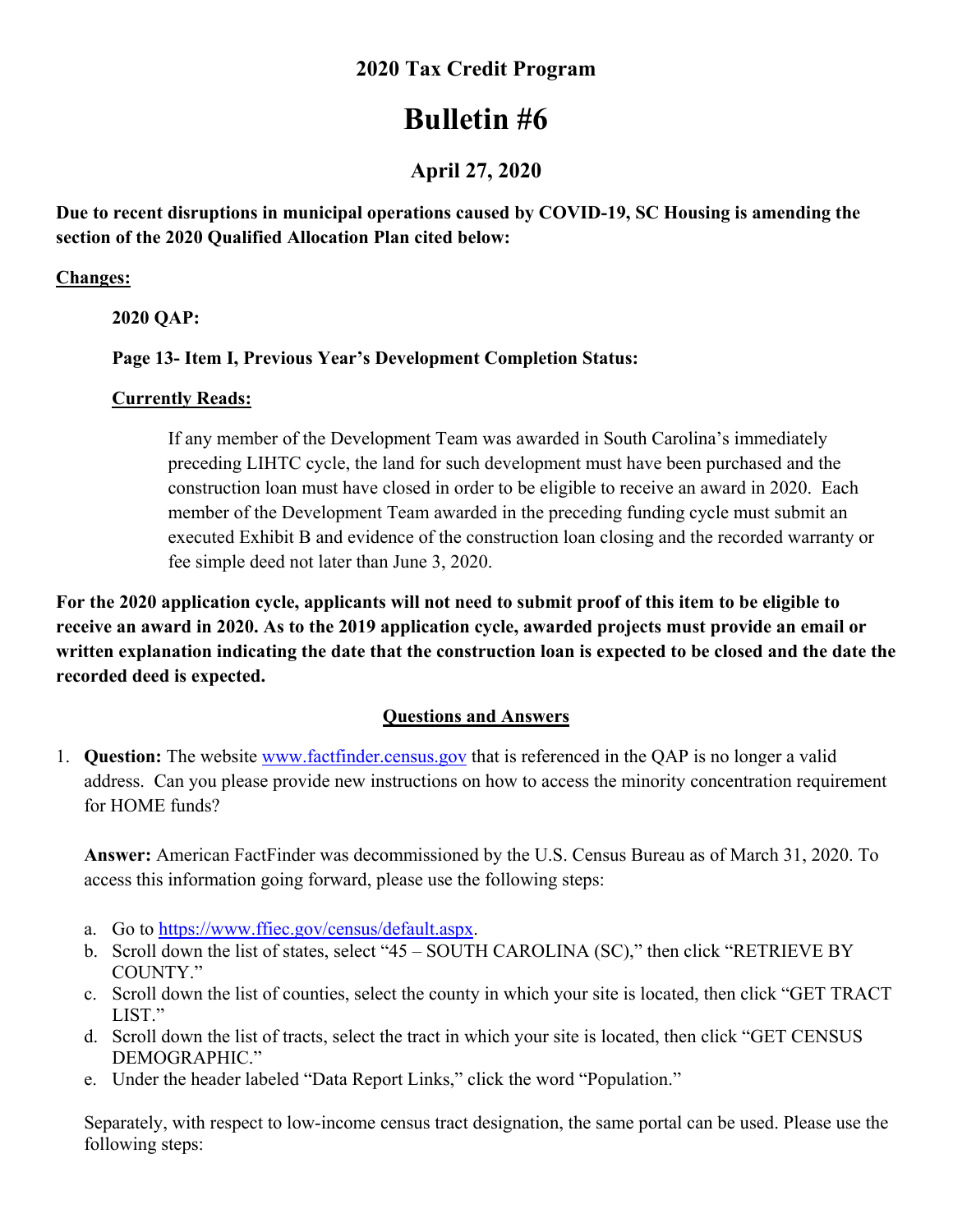- a. Go to https://www.ffiec.gov/census/default.aspx.
- b. Scroll down the list of states, select "45 SOUTH CAROLINA (SC)," then click "RETRIEVE BY COUNTY."
- c. Scroll down the list of counties, select the county in which your site is located, then click "GET TRACT LIST."
- d. Scroll down the list of tracts, select the tract in which your site is located, then click "GET CENSUS DEMOGRAPHIC."
- e. Select "Income" which provides a variable called "Tract Median Family Income %." If this is less than 80, then a majority of households earn less than 80% AMI and the condition is met.
- 2. **Question:** On page C-29 of the 2020 SC QAP, the instructions for items 7 (number of high paying jobs) state to use the address of the site or the nearest known address to obtain the relevant number of jobs. We are evaluating a site where using the site address to run this report returns a coordinate that is not within the site boundaries and returns fewer jobs than if the report is run using GPS coordinates clearly within the site boundaries. Will the Authority use Applicant provided GPS coordinates to generate this report during the scoring review process if the Applicant provides:
	- The GPS coordinates
	- Documentation for the Authority to verify those GPS coordinates are clearly within the site boundaries
	- Applicant generated report showing the jobs generated so the Authority may re-run and verify the Applicant generated report

**Answer:** For purposes of subsection VI(A)(7) of the 2020 QAP, SC Housing will accept an estimate of middle-wage jobs from the OnTheMap portal that relies on geographic coordinates rather than an address. This must be measured from the centroid of the proposed development site as provided in the tax credit application. As part of the electronic submission, in a folder labeled "LEHD," the applicant should supply the files that are to be used within the OnTheMap portal (.shp, .shx, and .prj) that will allow SC Housing staff to verify the custom geography and associated employment count.

3. **Question:** Item 3h states: 3. Site and Civil plans using a scale of 1" = 30' or 40' with a north arrow that includes: item (h) "Existing elevations and proposed elevations."

Please clarify that the definition of a **full survey** is *"*a full Topographic survey prepared by a registered land surveyor" to meet the requirement of 3h of the QAP.

**Answer:** A full survey that includes topographic data is required.

As per Bulletin #5, Question #13: In the past, our engineer has used county/city GIS mapping software and their topo overlays for our site plans and the architect has provided front, rear and side elevations of all buildings. However, after consulting with a few developers, there is conflicting opinion on whether this new language means a full survey. That would be upwards of \$20k cost for pre-application. Please clarify what you expect to see for 3h. Answer: A full survey is required to meet the stated requirement of the QAP.

4. **Question:** When we sent out our notification letters last month we had three letters that were returned as undeliverable. They were the letters that we sent to the Senators. Has this come up with any other developers? Should we attempt to redeliver?

**Answer:** Please attempt to deliver the notification to the appropriate recipients that were unable to receive on the initial attempt. Documentation of the initial attempt must be submitted evidencing that the initial